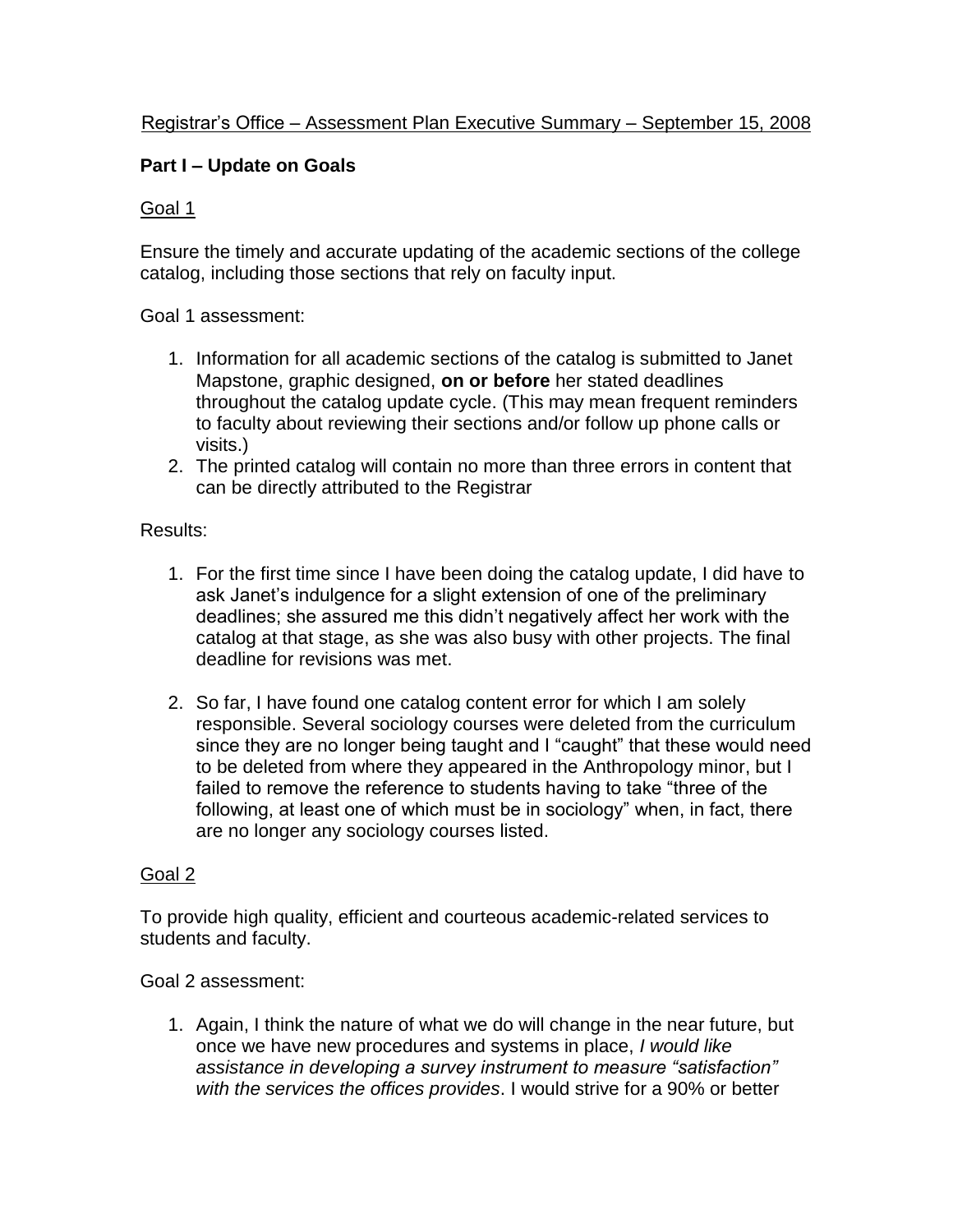satisfaction rate, with "satisfaction" being determined by students and faculty being "satisfied" or "highly satisfied" with our services.

## Results:

I have to admit that I have not had any brainstorms regarding developing the satisfaction survey. We've been so focused on getting the new systems (Jenzabar EX itself, along with the functions of the Globe, and now an interface with the National Student Clearinghouse) up and running that I haven't yet spent the time to formulate a survey that gets at satisfaction with the services of our office, both technological and non technological. Also, of course, we haven't yet rolled out all of the Globe services, so a survey that gets at satisfaction with these aspects of our work might be premature in any case.

## Goal 3:

Transfer credit evaluations for prospective transfer students are completed within three business days of receipt from the Admissions Office, except at "peak" times for my office, such as graduation week.

Goal 3 assessment:

1. Admissions files are date stamped upon receipt and the date compared with the date of completion as noted on the transfer evaluation.

Results: I have met this goal, as the director of transfer admission would attest, even at peak times. The only time this goal was not met was when I was on vacation, which was inevitable and, fortunately, was well timed in that the volume of transfer evaluations was not especially high at that time (first part of July).

# Goal 4:

Requests for official transcripts are processed within three business days of receipt, except at "peak" times, such as during each semester's grade entry (again, this may change with software conversion once faculty enter their own grades).

Goal 4 assessment:

- 1. Transcript requests are date stamped upon receipt and dates can be compared with the processing date recorded when the transcript is sent.
- 2. The office should receive not more than one complaint per month regarding lack of timeliness in receipt of transcripts that can be attributed to the Registrar's Office.

Results: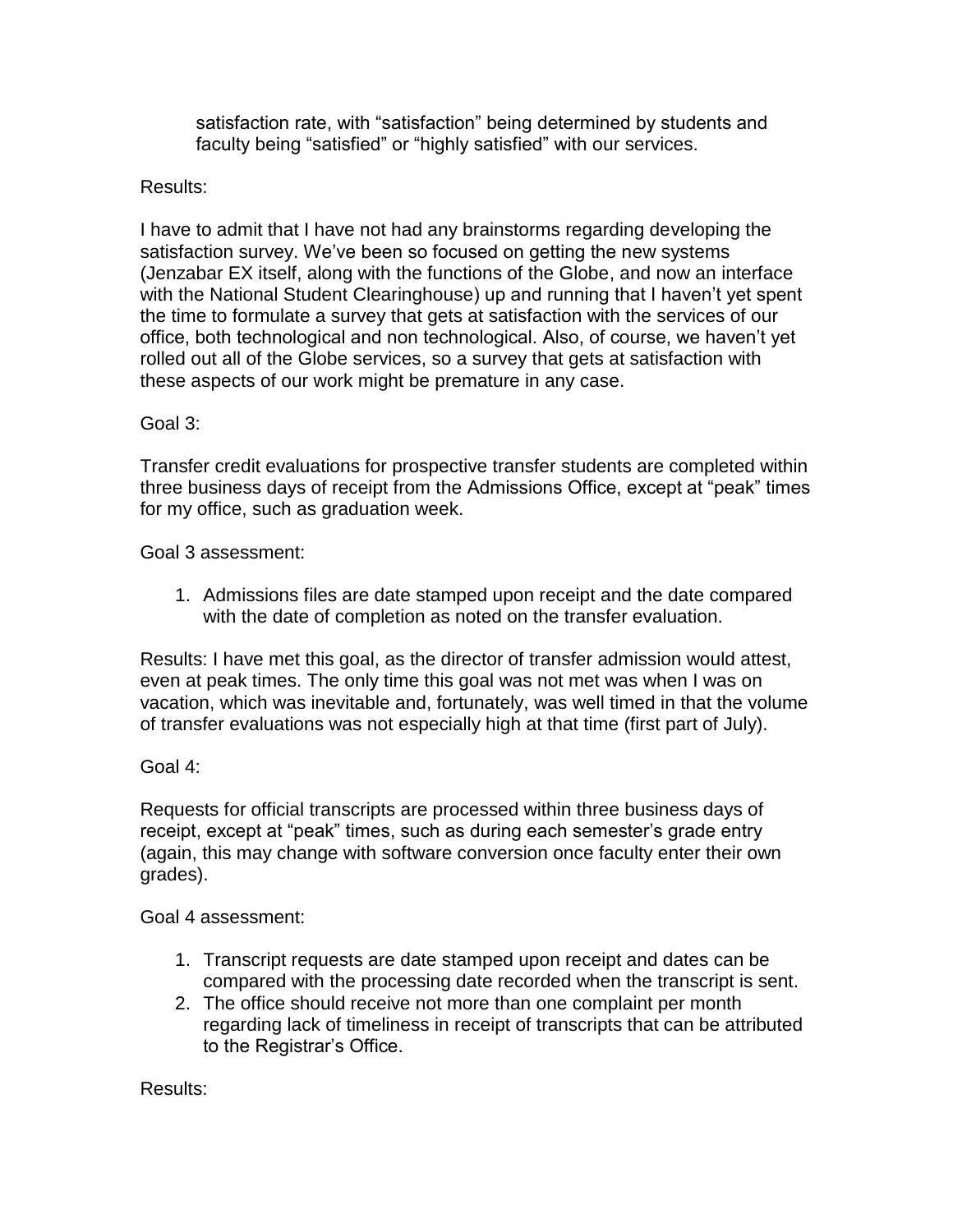This goal has been met. Most of the complaints about timeliness with regard to transcript requests are the result of the requestor's not making a timely request and then expecting same-day service. When possible, we try to accommodate these urgent requests, but this isn't always feasible at times such as the first week of classes each semester or during graduation week.

## Goal 5:

1. For prospective F-1 students, I-20s are issued within three business days of receipt of completed admissions file and certifications of finances showing sufficient funds. Updates to the SEVIS system are made in timely fashion, according to ICE rules, so as to avoid student or institutional citations for noncompliance.

2. For students receiving VA benefits, timely enrollment verifications (timely = by the beginning of the upcoming semester) and updates (within 30 days of an enrollment change) are submitted via the VA-ONCE system.

Goal 5 assessment:

- 1. Prospective students will not experience F-1 visa delays due to untimely completion of I-20 on the part of the Registrar, nor will students or Wells College be faulted for non compliance with regard to reporting changes to SEVIS.
- 2. VA audits will not show citations for non-compliance.

# Results:

Goals one and two have both been met. I issued I-20s during the past year in fewer than three days, and generally on the same day I received the completed file, to which the associate director of admissions and the director of off campus study can attest. In fact, two students who themselves were very late in submitting their financial documentation were able to get visas and are here now partly because there was no delay on my part in getting them their I-20s.

Neither Wells College nor any students have been faulted for non compliance in reporting changes to SEVIS.

The three year V.A. review was completed in June and everything was found to be in order.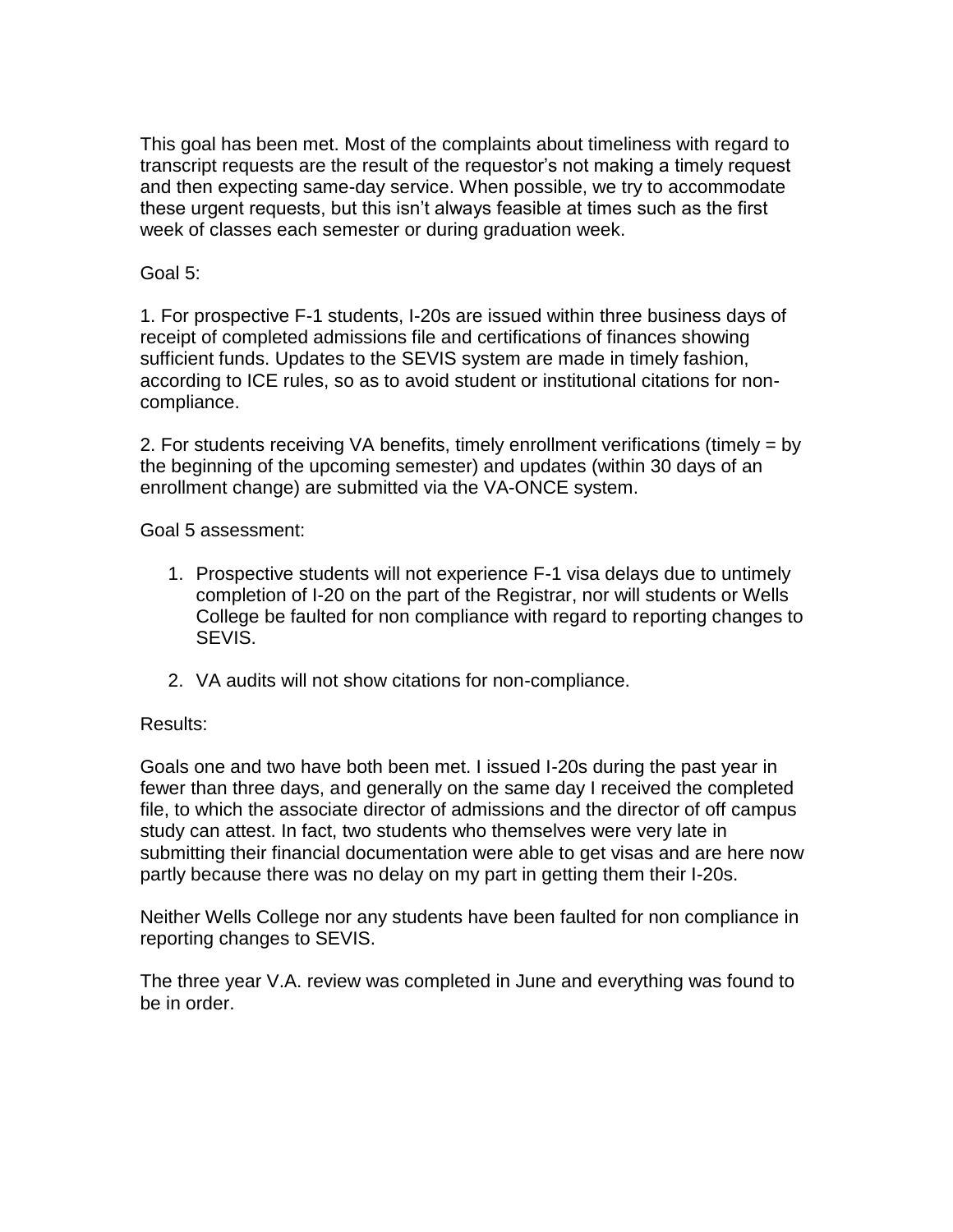Goal 6:

All required IPEDS, NYSED and other assorted reports are completed accurately on or before the established deadlines. In some cases, this requires follow-up with others on campus who supply information for these reports.

Goal 6 assessment:

1. The college will not receive notice of or citations for untimely submission of reports.

Results:

This goal was met. All state and federal reports, as well as various others, were completed on time.

# **Part II – Where We Hope to Go**

I would like to continue assessing the goals we've laid out so far, including Goal 2, which to date we have not assessed. This, of course, is the goal for which assessment requires the satisfaction survey. I propose delaying this until we have fully implemented services on the Globe, so that we can formulate the survey in such a way as to gauge satisfaction with the whole range of services the office provides, including ones that are primarily delivered through the Globe. As I've mentioned in my assessment plan, I think I'll need some assistance developing the survey, since that is not my area of expertise.

# **Part III – How Jenzabar EX Affects How the Work Gets Done**

Goal 1:

The conversion to Jenzabar EX has had little impact on goal one so far. However, it is the case that the EX software allows input of a course description when we build a course into the EX catalog. For new courses and those with description changes, we have begun entering this information, but we have not had the time or the staff power to go back and load descriptions for existing and unchanged courses. At some point, we'd like to get this information entered because it would make looking up courses on the Globe much more useful for students. If this gets done, it's possible that it would also make the catalog course update process easier and less paper based; however, I'm not sure what the mechanism for this would be at present. The EX software doesn't seem to be designed for this use, and also, the course descriptions we input for the Globe are in a slightly different format than what's needed for the catalog.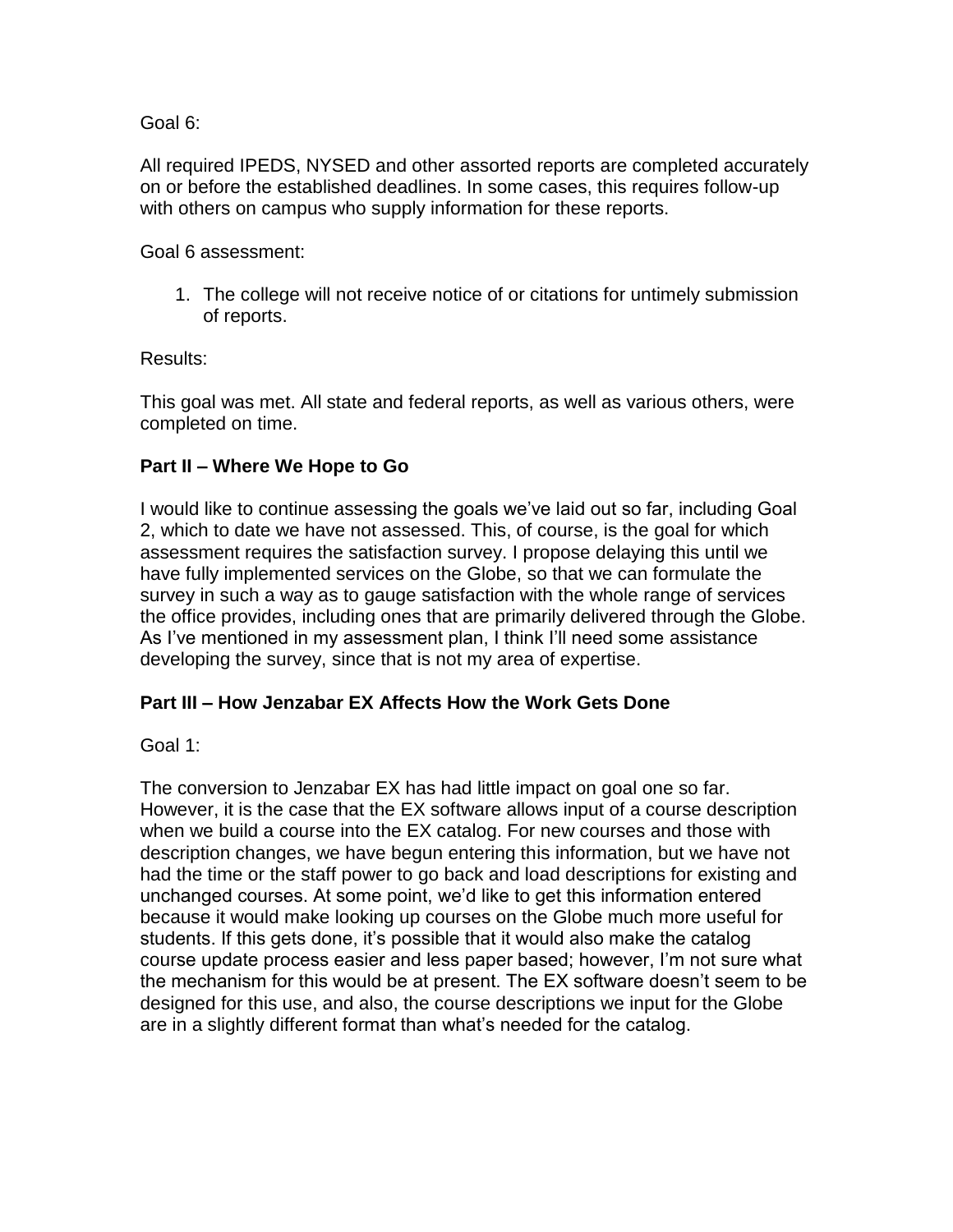Goal 2:

As I have already noted, EX has already changed some of the ways we provide service to our constituencies and this will continue to evolve. When we get to a (more or less) status quo state, we'll assess satisfaction with these services as well as the non technological ones we provide, via the survey.

### Goal 3:

Conversion to EX has not changed the part of the transfer evaluation process that involves notification to students about their transfer credit and how it fulfills general education requirements.

What has changed, however, with the advent of the Advising Module, is the time it takes the assistant registrar and me to process the work of those who choose to attend. I have to assign advising requirements codes (ARCs) to all transfer work in order for the advising module to recognize that transfer courses meet specific Wells requirements, meaning that I have to spend time on the files of those who enroll twice, once when I do the initial evaluation and again after the student has actually enrolled. To assign ARCs to students who don't end up attending would waste time.

In addition, it takes the assistant registrar longer to enter transfer work into the system than it used to because of having to attach the ARCs.

Goal 4:

Use of the EX software has not significantly altered transcript processing time.

Goal 5:

Use of the EX software has not significantly altered the time it takes to issue I-20s or to provide V.A. enrollment certifications.

Goal 6:

The EX conversion has, so far, made the submission of state and federal reports more time-consuming, as the assistant registrar and I go through the process of writing in Infomaker all the reports needed for me to get the data I need for the state and federal reports.

It is true that there are interfaces included with EX for three of the required federal reports, though none for the state or "other" reports. So far, we have not been able to use the interface for the federal reports, either, due to problems with converted data. At some point, I do expect to be able to use the system for the